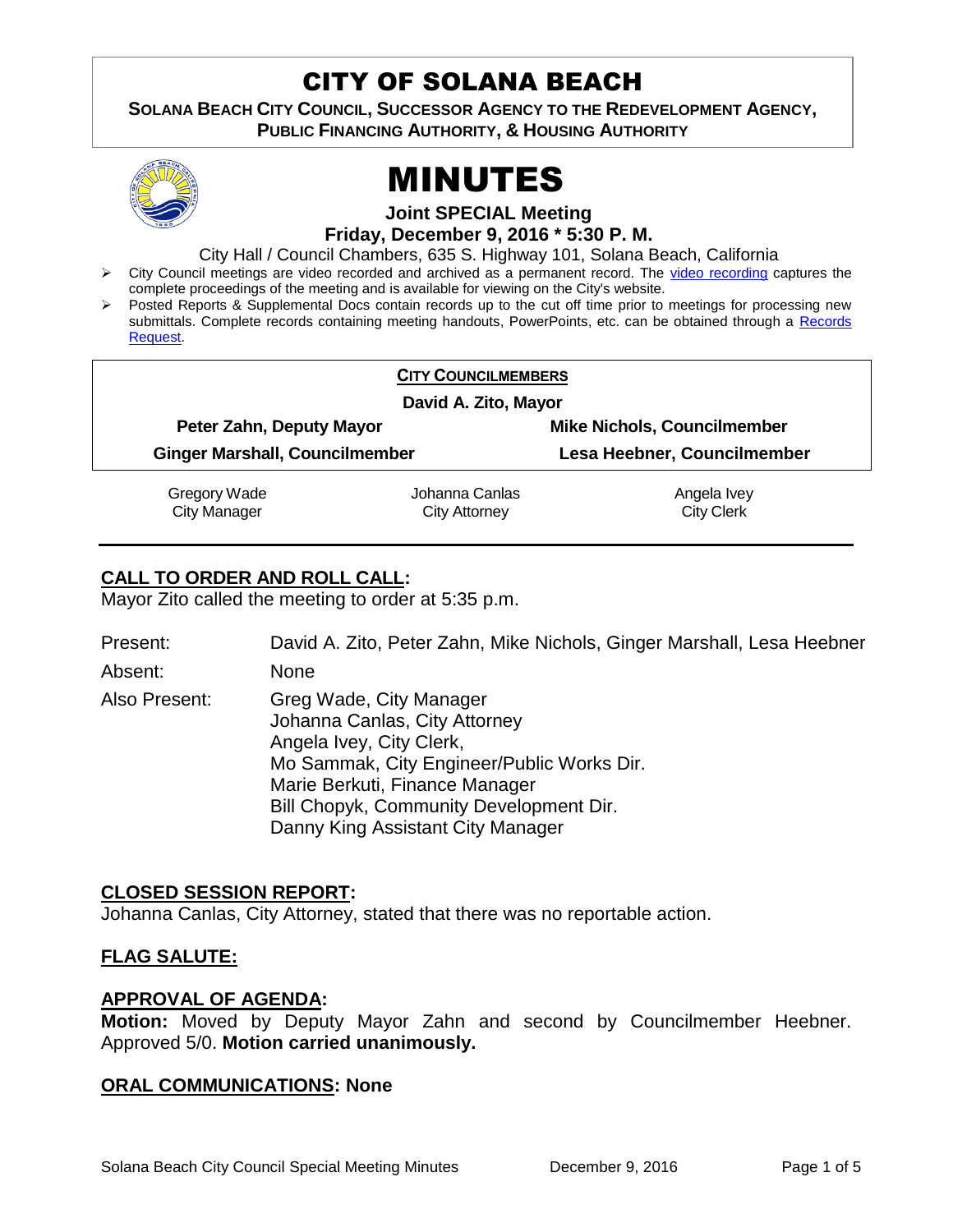# **B. PUBLIC HEARINGS:** (B.1.)

This portion of the agenda provides citizens an opportunity to express their views on a specific issue as required by law after proper noticing by submitting a speaker slip (located on the back table) to the City Clerk. After considering all of the evidence, including written materials and oral testimony, the City Council must make a decision supported by findings and the findings must be supported by substantial evidence in the record. An applicant or designees for a private development/business project, for which the public hearing is being held, is allotted a total of fifteen minutes to speak, as per SBMC 2.04.210. A portion of the fifteen minutes may be saved to respond to those who speak in opposition. All other speakers have three minutes each. Please be aware of the timer light on the Council Dais.

#### **B.1. Public Hearing: 330 S. Cedros Ave., Applicant: McLeod, Case 17-16-03.** (File 0610-60)

Recommendation: The proposed project meets the minimum objective requirements under the SBMC, is consistent with the General Plan and may be found, as conditioned, to meet the discretionary findings required as discussed in this report to approve a DRP (Development Review Permit), CUP (Conditional Use Permit), SDP (Structure Development Permit) and MEC (Minor Exception). Therefore, Staff recommends that the City Council:

- 1. Conduct the Public Hearing: Open the public hearing, Report Council disclosures, Receive public testimony, Close the public hearing.
- 2. Find the project exempt from the California Environmental Quality Act pursuant to Section 15332 of the State CEQA Guidelines.
- 3. If the City Council makes the requisite findings and approves the project, adopt **Resolution 2016-130** conditionally approving a DRP, SDP, CUP, MEC and comprehensive sign plan for the project for a mixed use development at 330 S. Cedros Avenue, Solana Beach.
- Item [B.1. Report \(click here\)](https://solanabeach.govoffice3.com/vertical/Sites/%7B840804C2-F869-4904-9AE3-720581350CE7%7D/uploads/Item_B.1._Report_(click_here)_-_12-09-16.PDF) [Attachment 1](https://solanabeach.govoffice3.com/vertical/Sites/%7B840804C2-F869-4904-9AE3-720581350CE7%7D/uploads/Attachment_1_-_12-09-16_-_R.pdf) - R

[Attachments 2-11](https://solanabeach.govoffice3.com/vertical/Sites/%7B840804C2-F869-4904-9AE3-720581350CE7%7D/uploads/Atatchments_2-11_-_12-09-16.pdf)

# [B.1. Updated Report #1](https://solanabeach.govoffice3.com/vertical/Sites/%7B840804C2-F869-4904-9AE3-720581350CE7%7D/uploads/B.1._Updated_Report__1_-_12-09-16_.pdf)

[B.1. Updated Report #2](https://solanabeach.govoffice3.com/vertical/Sites/%7B840804C2-F869-4904-9AE3-720581350CE7%7D/uploads/B.1._Updated_Report__2_-_12-09-16_.pdf)

# [B.1. Updated Report #3](https://solanabeach.govoffice3.com/vertical/Sites/%7B840804C2-F869-4904-9AE3-720581350CE7%7D/uploads/B.1._Updated_Report__3_-_12-09-16.pdf)

*Posted Reports & Supplemental Docs contain records up to the cut off time, prior to the start of the meeting, for processing new submittals. The final official record containing handouts, PowerPoints, etc. can be obtained through a Records Request to the City Clerk's Office.*

Greg Wade, City Manager, introduced the item and continuation of this public hearing to this date certain.

Corey Andrews, Principal Planner, presented a PowerPoint (on file).

Greg Wade, City Manager, said that the supplemental items in the blue folder were updates and corrections to the Staff Report for reference, including the alternative parking layout and Staff recommendation conditions for approval to include monitoring if the share parking agreement was used and requirement regarding office tenancy limiting employees per office space. He said that the City's  $3<sup>rd</sup>$  party consultants were present who were Mike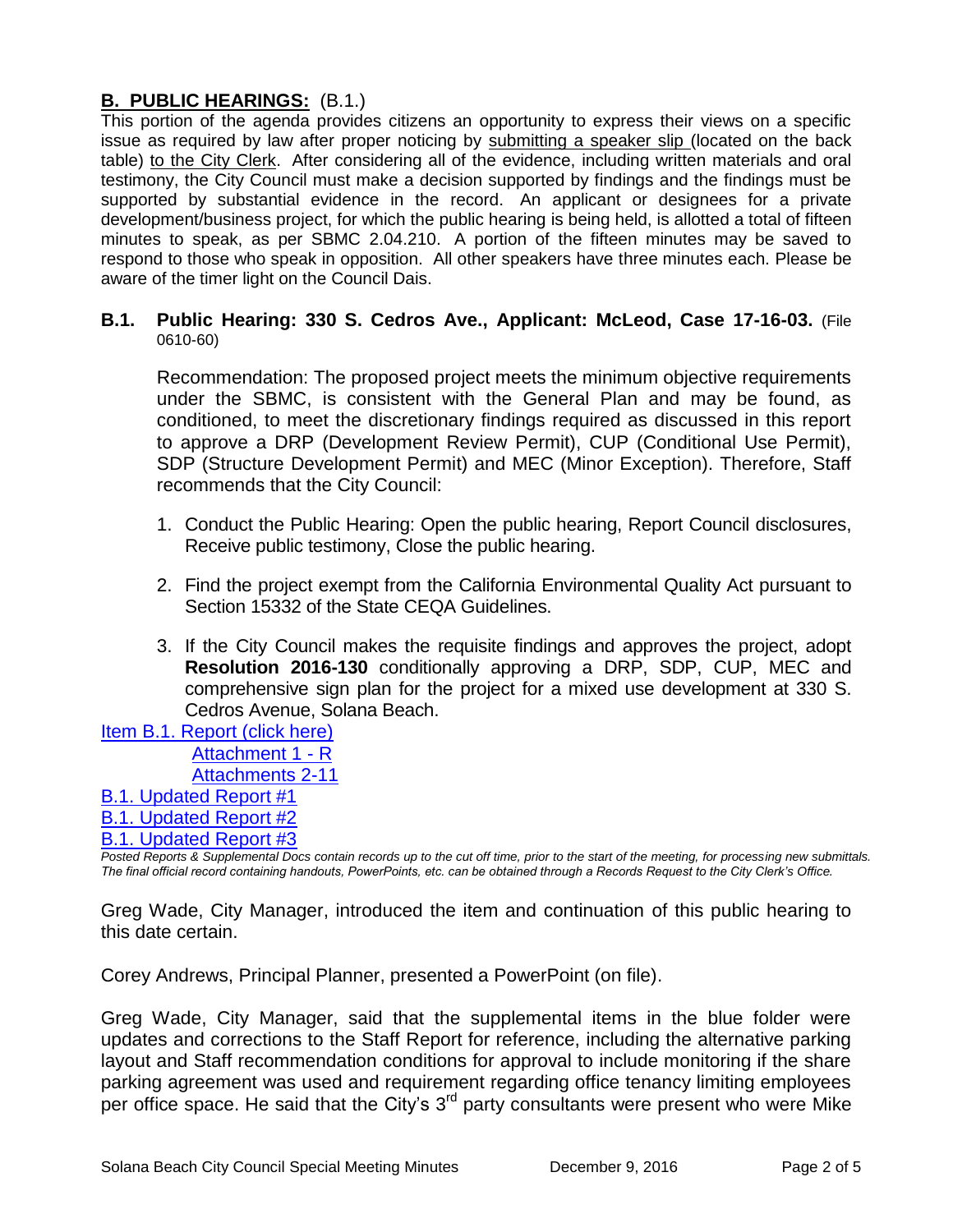Kenny, Chen Ryan, who evaluated the shared parking and parking demand analysis, and Pam Elliott, landscape architect, who evaluated the parking and landscape designs.

Sean McLeod, applicant, presented a PowerPoint (on file) and said that the comments provided from the last meeting helped them improve the project, that Staff had assisted with corrections and pointing out the technical and aesthetic corrections. He said that in order to comply with the requirements for planters in trees was to provide visual screening from the parking area from abutting or adjacent properties, that the finished grade of the parking area was well below all neighboring properties and thus not require the need for plantings and trees, that the City's  $3<sup>rd</sup>$  party consultant said that this area was very challenging to plant with the narrowing planting area, the canopy of the tree, and the vehicle overhang, that they stated that it was not a good location for any tree or palm and recommended Tristani tree so they replaced all but the New Zealand Christmas tree. He said that they made the changes on the original site plan these changes and on the east side reviewed the need for 5.5 ft. planters instead of 3.5 but then the minimum area needed was 36 sq. ft., that they had eliminated too many parking spaces for the purpose of finding enough planting area, and the tree fingers which would be accommodated but it dropped 1 parking space which was made up in another area and maintain the single parking for a motorcycle space as required, and that they were open to how Council would like to approach the easterly side. He said that regarding the number of sq. ft. per employee per commercial office space, that their general understanding was that uniform building code required about 80 sq. ft. per employee, that they heard that there had been a trend to put 100 people in a 1000 sq. ft. for a call center which they would want to avoid, that Del Mar had used 125 sq. ft. which they could do instead of the 250 sq. ft.

# Public speakers

Dave Dilday said that he lived close to the project and was in favor of it for many reasons including the restaurant and that it would transit oriented development being close to the train station, that far too much emphasis was being put on the parking for this project because of the use of current parking, there was a shared parking agreement, that the applicant could build up to 50,000 sq. ft. and he was building half of that, that Mr. McLeod had a good reputation in the area, and the project was a good fit and urged Council to approve the project.

Daniel Powell said that there was so much to love about his project, that he liked the 7 ft. sidewalks, extra bike parking, that 50% of the rooftop could be an architectural projection, and that it might be a good idea to change the zoning code to 28.75 ft. overall because that was needed to build a nice two story building with tenant like art galleries or residential or commercial space. He said that one concern was that 80% of his building to the north was right on the property line, that he did talk to the applicant's civil engineering firm and they advised that it be monitored daily while it was being pile driven, etc. and asked that it be added as a condition so that he could be assured that his properties were protected since they share a common wall between the properties.

Council and Staff discussed that the 250 sq. ft. calculation was based on past experience of type of use mentioned such as a call center which was some current issue in town, that it was at the discretion of the Council to consider, that it was a too restrictive for an office space, and that setbacks or step backs provided vertical relief.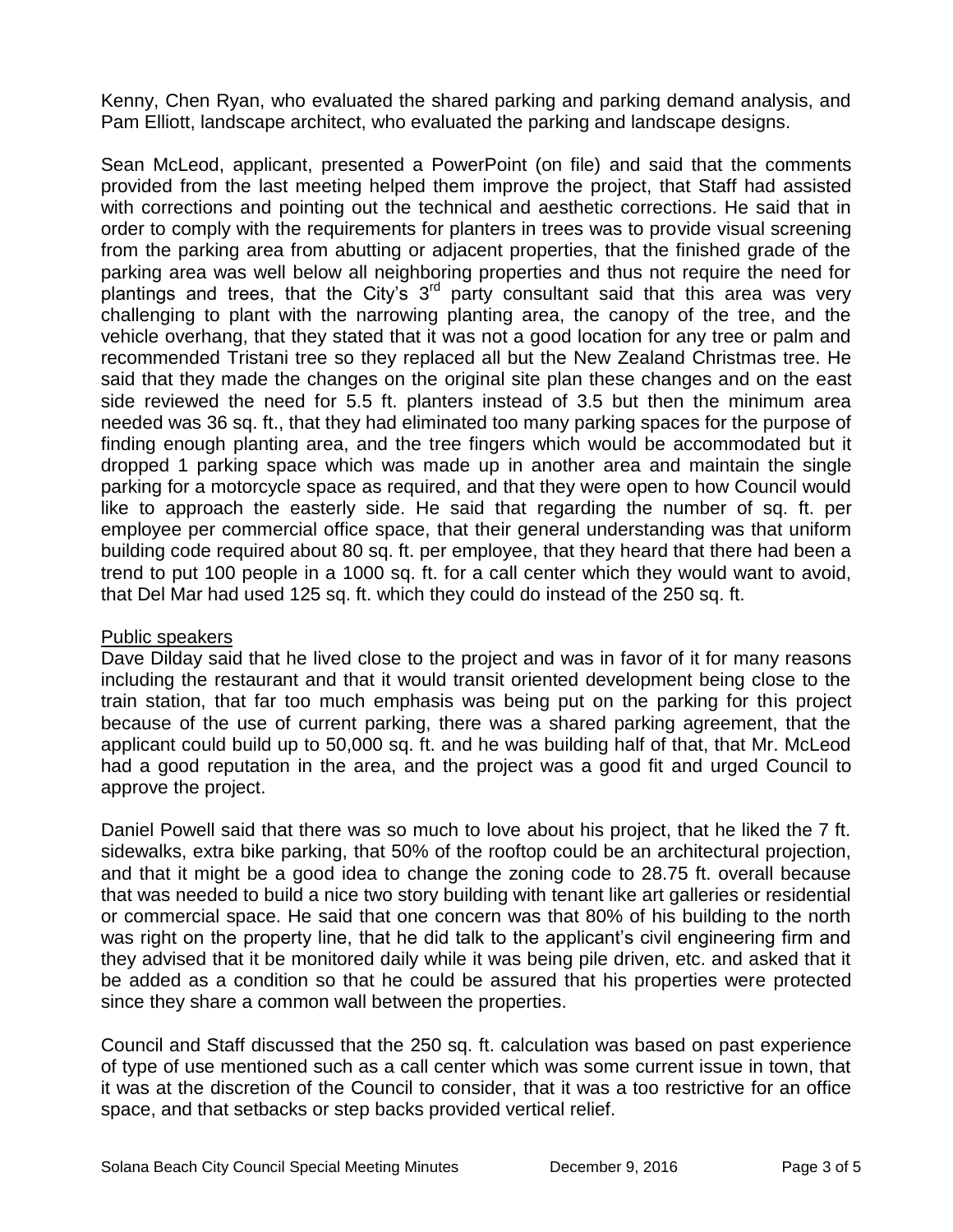Council, Staff, and Consultants discussed trip generation rates which were based on many studies over many years over many regions, definitions of turnover of types of establishments, that parking spaces were shared when there were more than one place to visit or purpose of the visitor, and that the study did not take into account proximity to other locations like the transit station.

Councilmember Heebner said that she appreciated the changes that were made including enlarging windows, more articulation on the south wall, that she was inclined to be in favor of the project, the setbacks were appropriate, that she wanted to be sure there was justification for shared parking, that peak demand was during lunch, that she would be comfortable with knowing there were 5 spaces, that perhaps landscaping would be changed to accommodate the one lost parking space, that the project would be an asset to the street.

Councilmember Marshall said that she was very supportive of the project, that 25 signatures of merchants on Cedros supported it, that the area need some revitalization, that more housing closer to transit centers was smart growth for the region, that the vines on back area for screening seemed adequate and was not sure why trees were needed, and that she was happy with the extra parking space and putting up vines in place of landscaping that took parking spaces.

Councilmember Nichols said that it was a nice looking project and that they had worked hard on the design, that monitoring by professionals would help assess what worked, that the 250 sq. ft. was too much and that 125 sq. ft. was appropriate.

Council, Staff, and Applicant discussion continued regarding signage for the parking spaces that would be posted and that is the monitoring did not work then there would be further communications between the City and consultants, that it was understood that the shared parking was for duration of that shared use, and that is the use changed that the parking would need to be reassessed, the need for some screening between residential properties and the project to soften that back façade, that a 5.5 grate would work better, and that if the trees were maintained but did not perform that they could be replaced.

Deputy Mayor Zahn said that there were a lot of good changes and appreciated them, that he would not use parking study and instead use Staff recommendation, that 125 sq. ft. per person was on the low side but he could agree with it, that his concerns were the same as his comments from the last meeting regarding the adjacent uses and compatibility, that this project would be the largest in the immediate area, the tower was unparalleled to anything in the area of the City, there was a lack of breakup on the south face where nothing had been modified, that was no attention to articulation structurally, and for these reasons he could not support the project, and that the applicant was creative and did great things for the City on that block.

Mayor Zito stated that from a visual it appeared that the tree did not work out, that the restaurant was not expected to be open in the morning,